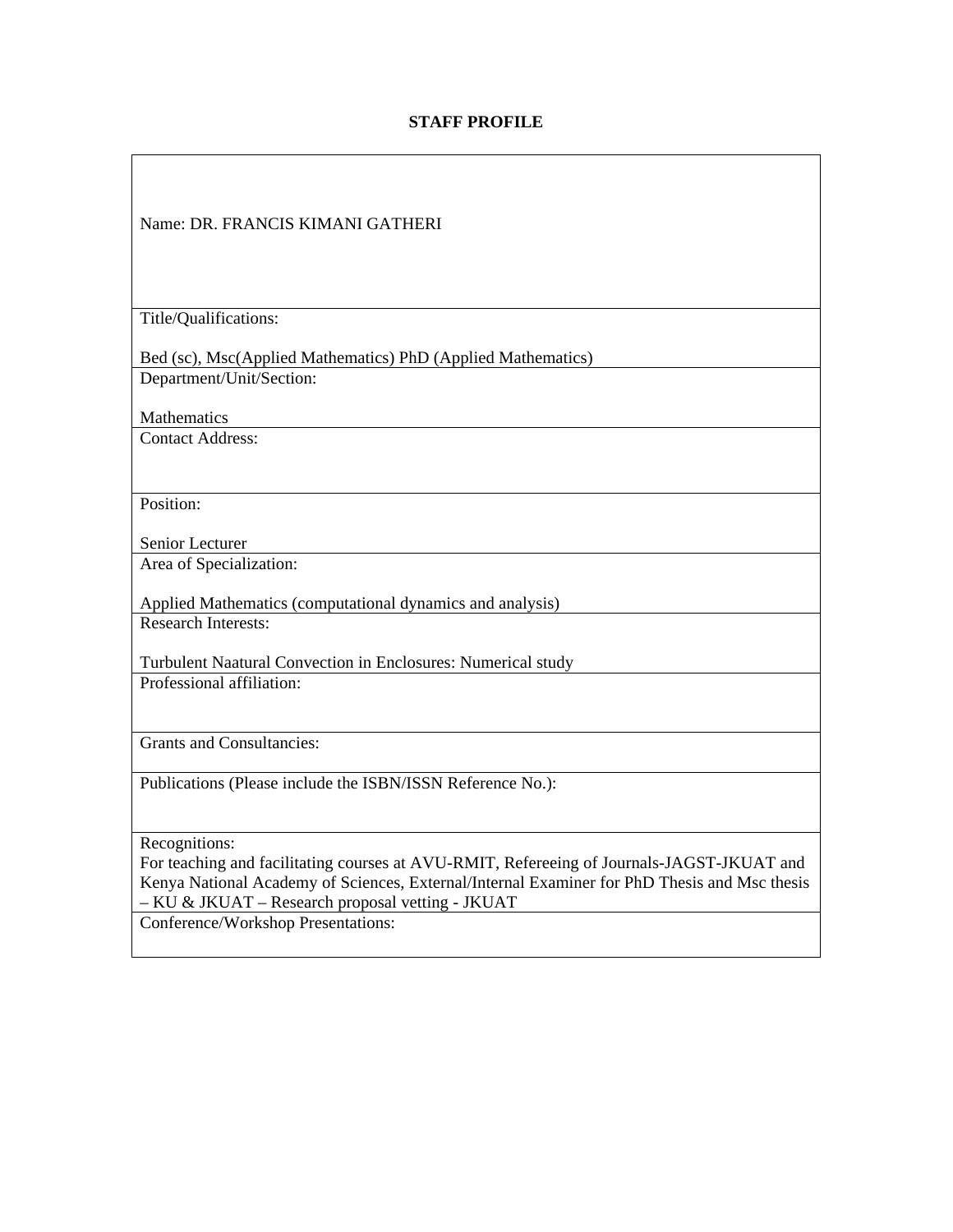## **Research and Publications**

- 1.0 Francis K. Gatheri, Buoyancy Driven Natural Convection Heat Transfer in an Enclosure: paper submitted 2008 for publication by EAJPS
- 2.0 Francis K. Gateri, The use of Mesh Generation Functions for the solution of Natural Convection Problems. East African Journal of Physical Sciences- vol.6 (1) 21-31, 2005
- 3.0 Francis K. Gatheri, Variable False Transient for the solution of Coupled Elliptic Equations. East African Journal of Physical Sciences – vol. 6 (2): 117, 2005
- 4.0 Segey, J.K., F. K. Gatheri and Kinyanjui M., Numerical Study of Free Convection Turbulent Heat Transfer in an Enclosure-Paper submitted 2007 for publication by JAGST-JKUAT
- 5.0 Segey, J.K., F.K. Gatheri and Kinyanjui, M., Numerical Study of Free Convection Turbulent Heat Transfer in an Enclosure, Energy Conversion and Management, volume/issue 45/15-16, pp 2582, 2004
- 6.0 F.K. Gatheri, Reizes, J. A., Leonardi, E. and Graham del Vahl Davis, Natural Convection in an Enclosure with Localized Heating and Cooling: A numerical Study, Heat Transfer 1994, G.F. Hewitt (ed) Vol.2 pp 361-3661 1994

## **Conferences/ Seminars/ Workshop Attended**

- **a) Conferences attended and presented a paper**
- 1.0 F. K. Gatheri Reizes, J.A., Leonardi, E. And Graham del Vahl Davis, The use of Variable False Transient Factors for the Solution of Natural Convection Problems.  $5<sup>th</sup>$ Australian Heat and Mass Transfer. University of Queensland pp 68.6 1993
- 2.0 F.K. Gatheri, Reizes, J.A., Leonardi, E. and Graham del Vahl Davis, Natural Convection in an Enclosure with colliding Boundary Layers.  $5<sup>th</sup>$  Australian Heat and Mass Transfer University of Queensland pp 69.1-69. 1993
- 3.0 F. K. Gatheri, Reizes, J. A., Leonardi, E. and Graham del Vahl Davis, Turbulent Natural Convection in an Enclosure with Localized Heating and Cooling: A Numerical Study: Tenth International Heat Transfer Conference, Brighton, UK, August 14-18, 1994
- 4.0 F. K. Gatheri, J. Reizes and E. Leonardi A parametric Study of Natural Convection in an Enclosure with Localized Heating and Cooling,. Focus on Maximum Utilization of Mechanical Engineering Resources for Industrial Development, Jomo Kenyatta University of Agriculture and Technology,  $15{\text -}16^{\text{th}}$  June 1997
- 5.0 F. K. Gatheri, J Reizes and E. Leonardi. Variable False Transient for the solution of Coupled Elliptic Equations. Research in Engineering for fast Industrial growth, Jomo Kenyatta University of Agriculture and Technology  $7<sup>th</sup> - 8<sup>th</sup>$  June 1998